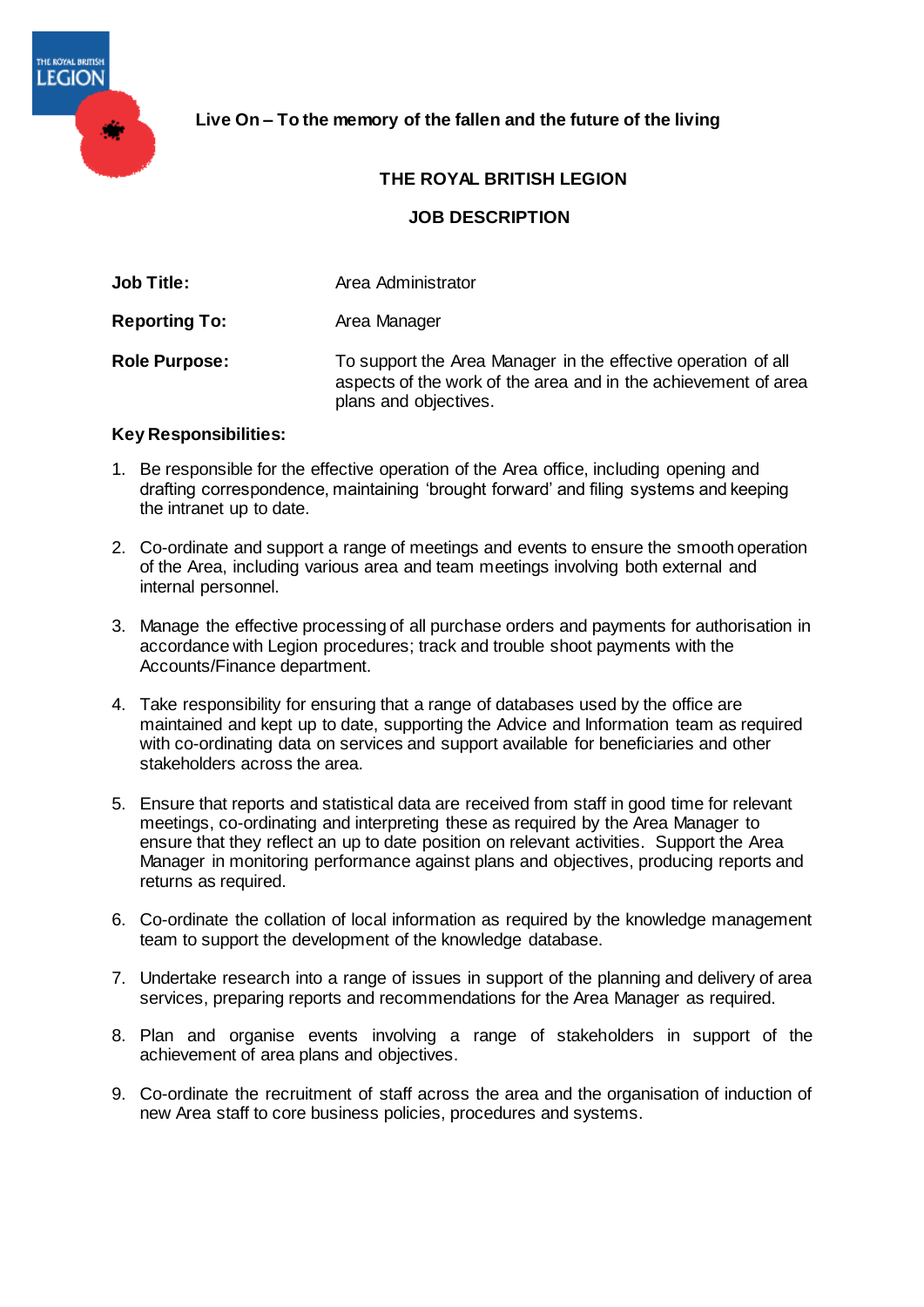- 10. Keep a log field and track verbal and written complaints in accordance with Legion's complaints procedure, supporting the Area Manager in the investigation of complaints as requested, making appropriate recommendations for action or resolution.
- 11. Act as the local leasehold manager for Regional Surveyors and as H&S Officer for the buildings in use by the Area Team, ensuring that property and facilities related issues and identified and actioned as necessary.
- 12. Support Legion fundraising and remembrance activities in the area, particularly during the Poppy Appeal. As a member of the area team, support the achievement of local appeal targets and maintain an understanding of the importance of fundraising income to the Legion's provision of support for its beneficiaries.
- 13.Develop effective working relationships with other Legion services within the area in question (care homes, break centres etc.) and with the regional specialist team.
- 14. Develop and maintain knowledge of key contacts and relationships across the area to support the Area Manager in the effective planning and execution of events. Engage with local members, county officers, local civic officials, local armed forces communities and others as appropriate and use such opportunities to encourage understanding and achievement of the Legion's local services and plans.
- 15. Develop a knowledge and understanding of all local Legion activities (plus some familiarity with national activities), working in a joined up way beyond own personal area of responsibility to ensure that beneficiaries, Legion members and the public receive a seamless service. Engage with Legion branches as required, ensuring a coordinated approach to beneficiary support and best use of resources.

This job description reflects the current scope of duties and responsibilities of the role. The post holder may be asked, and is expected, to undertake any other duties commensurate to the grade of the post. As duties and responsibilities change and develop, this job description will be reviewed and may be subject to amendment.

#### **GENERAL**

- To work in accordance with The Royal British Legion's shared values of **Service; Collaboration; Passion; Excellence; Valuing our people** which underpins the fundamental beliefs and qualities of who we are and what we do.
- To implement the Equal Opportunities Policy into your daily activities.
- To be responsible for your own health and safety and that of your colleagues, in accordance with the Health & Safety at Work Act (1974) and relevant EC Directives, including reporting any health and safety hazard immediately you become aware of it.
- To work in accordance with the General Data Protection Regulations and Data Protection Act 2018; to ensure the correct reporting of data breaches, any changes to the processing of personal data which require a Privacy Impact Assessment and any requests under the Individual Rights provisions are reported to the Legion Data Protection Officer..
- It is clear that due to the nature of the role, the postholder will have access to material which is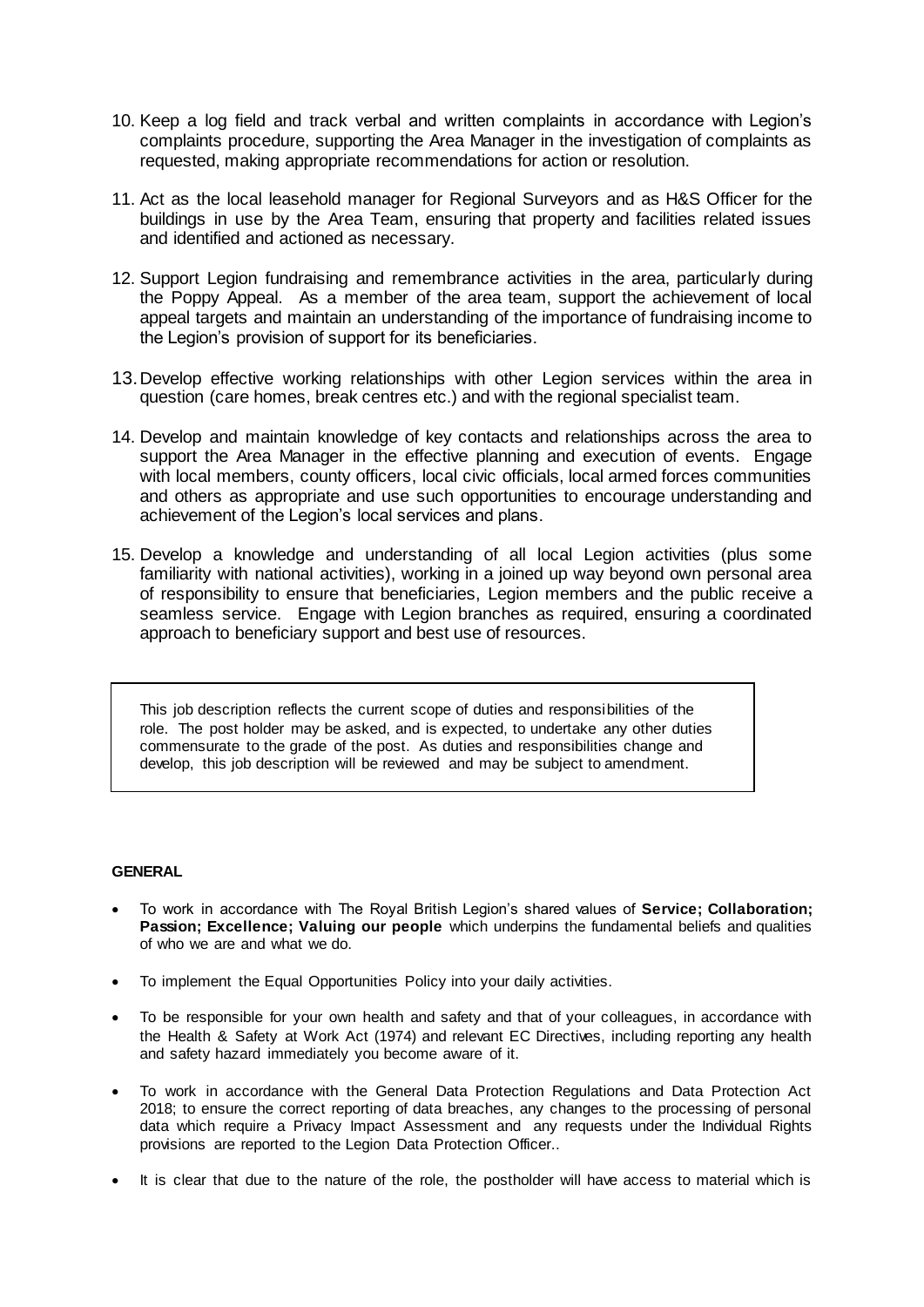confidential. It is a condition of their contract of employment that they ensure that no confidential material is leaked from the department to unauthorised members of staff.

 Royal British Legion is an equal opportunities employer and positively encourages applic ations from suitably qualified and eligible candidates regardless of sex, race, disability, age, sexual orientation, gender reassignment, religion or belief, marital status, or pregnancy and maternity. Any hire is to work in accordance with the Equality Act (2010).

### **PERSON SPECIFICATION**

| <b>CRITERIA</b>                                                                                                                                             | <b>ESSENTIAL/</b><br><b>DESIRABLE</b> | <b>HOW TO BE</b><br><b>MEASURED</b> |
|-------------------------------------------------------------------------------------------------------------------------------------------------------------|---------------------------------------|-------------------------------------|
| <b>QUALIFICATIONS</b>                                                                                                                                       |                                       |                                     |
| Good standard of general education to GCSE<br>level or equivalent                                                                                           | E                                     | Application/Certificates            |
| <b>KNOWLEDGE &amp; EXPERIENCE</b>                                                                                                                           |                                       |                                     |
| Demonstrable experience at providing<br>administrative and secretarial support to<br>manager level working in a large organisation                          | Е                                     | Application/Interview               |
| Experience of minute taking                                                                                                                                 | Е                                     | Application/Interview               |
| Experience of working in a charity or Armed<br>Forces                                                                                                       | D                                     | Application/Interview               |
| <b>SKILLS &amp; ATTRIBUTES</b>                                                                                                                              |                                       |                                     |
| Good IT skills including Microsoft Office and<br>databases                                                                                                  | E                                     | Application/Interview               |
| Effective interpersonal skills - able to engage<br>effectively with a range of audiences                                                                    | E                                     | <b>Interview</b>                    |
| Ability to develop and maintain effective working<br>relations with volunteers, other ex-Service and<br>charitable organisations and government<br>agencies | E                                     | <b>Interview</b>                    |

| <b>SHARED VALUES AND BEHAVIOURS</b>                                                                                                                                             |           |
|---------------------------------------------------------------------------------------------------------------------------------------------------------------------------------|-----------|
| <b>Service</b>                                                                                                                                                                  |           |
| We support and serve. We are compassionate. We<br>provide great customer care to all the people who<br>come into contact with us. We are accountable and<br>act with integrity. | Interview |
| Collaboration                                                                                                                                                                   |           |
| We value working together and with partners to<br>achieve shared goals. Through strong communication                                                                            | Interview |
| and support, we build trust with each other and treat                                                                                                                           |           |